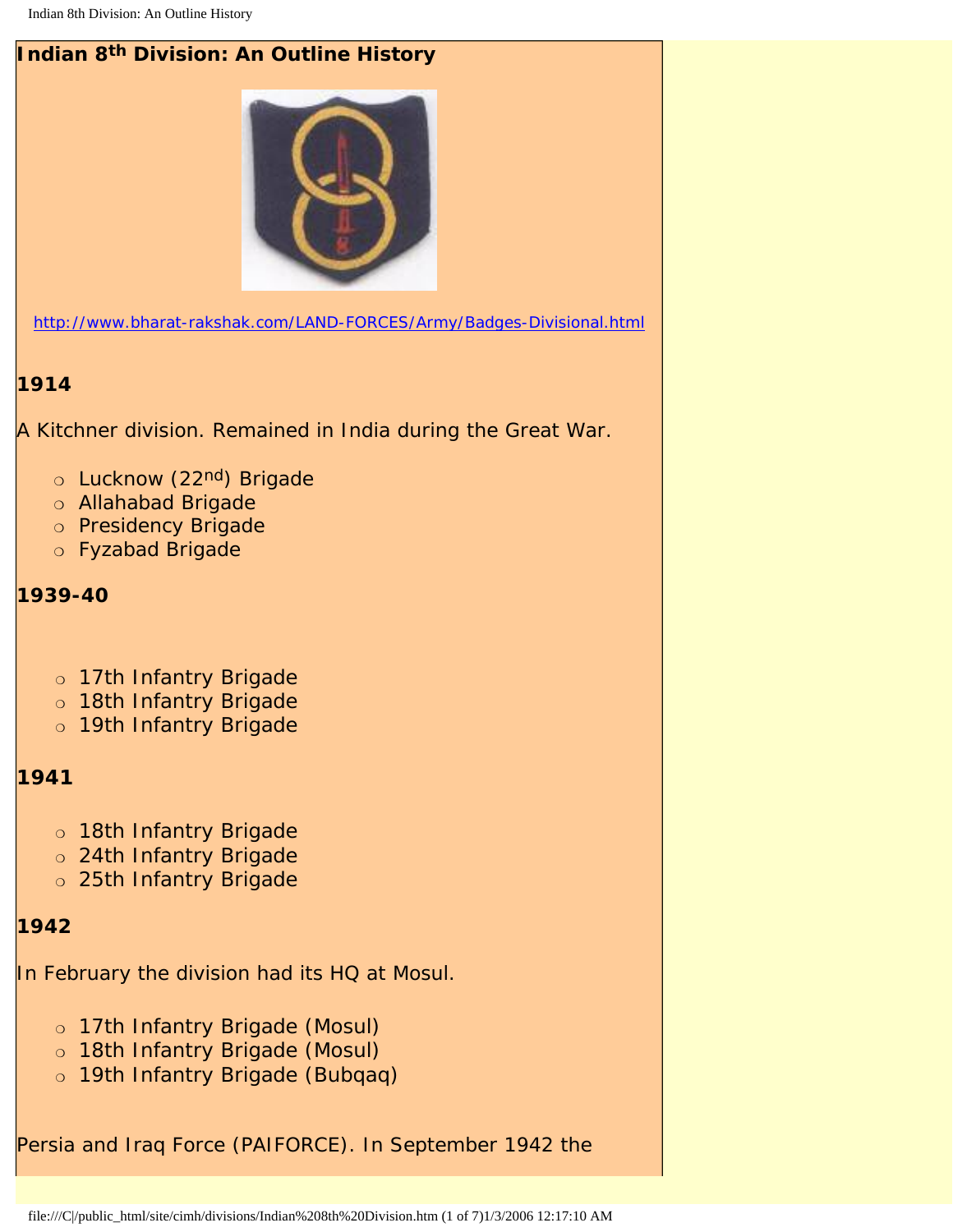division was headquartered at Kirkuk-Mosul with just one brigade but with a full complement of division troops. The division had its HQ at Kirkuk. It was under Indian 21st Corps, itself a part of British 10th Army.

o 19<sup>th</sup> Infantry Brigade (Mosul)

# **1943**

The division was slated for transfer to Iran, with 10th Army, to meet the expected German spring offensive through the Caucasus into northern Iran. The Germans aimed to seize the northern Iran oilfields. As is known to history, the great German offensives of 1942 were halted by the Red Army; by the end of 1942 it was clear the Germans were being pushed back and could not mount the spring offensive into Iran.

Thus, 10th Army began giving up divisions to Middle Eastern Command, and 8th Division transferred to the Western Desert under British 8th Army.

### **1944**

Cassino offensive starts May 11. Approach to the Gothic Line: Operation Olive, August 25<sup>th</sup>.

- o 19<sup>th</sup> Infantry Brigade
- o 21<sup>st</sup> Infantry Brigade
- o ? Infantry Brigade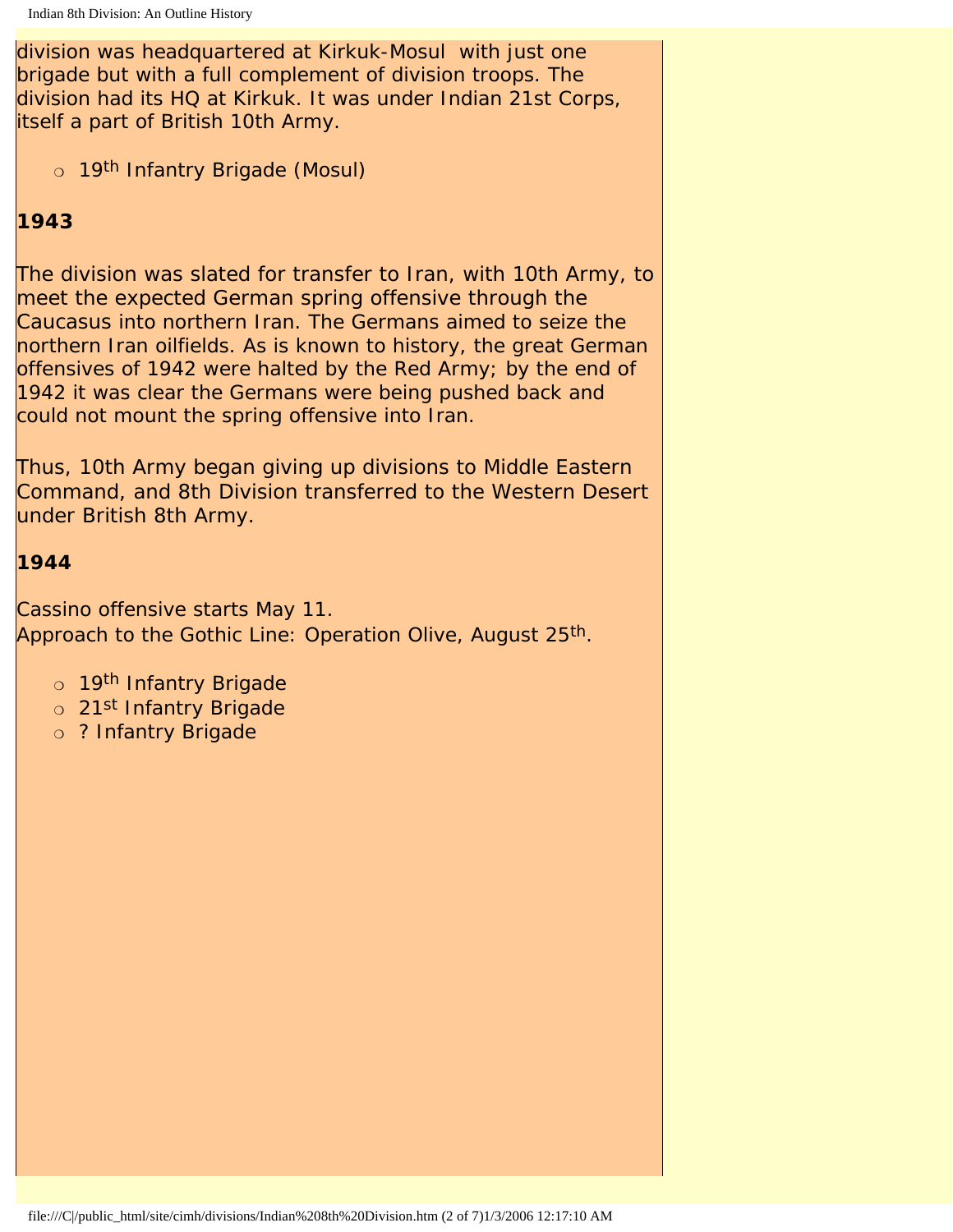

13 British Corps holds the right flank of US General Mark Clark's 5<sup>th</sup> Army. US II and IV Corps are to the left (west). To the east is British 8<sup>th</sup> Army, with the other two Indian divisions, 4<sup>th</sup> and  $10<sup>th</sup>$ .

Indian 8<sup>th</sup> Division is facing the German 356<sup>th</sup> Division with the task of breaking through, linking up with British 1<sup>st</sup> Division, and advancing on the Giogo Pass and the German Gothic Line. The line itself is marked in red. Eventually a US division captures the pass.

German divisions were, by this stage of the war, usually the strength of brigades. 356<sup>th</sup> Division was a new formation, formed in June 1943 and which saw it first battle in the above operation. Nonetheless, Germany had been at war for 5 years, and its divisions were still formed of hardened veterans led by superb officers and NCOs. The German mountain positions were well-positioned and fortified, and required extraordinary measures to breach. A major reason 8<sup>th</sup> Division was able to break through was that by this time, Allied airpower was overwhelming, and serious crippled the German ability to move reserves to where they were most needed. This restricted a capability the Germans excelled at above all armies, and which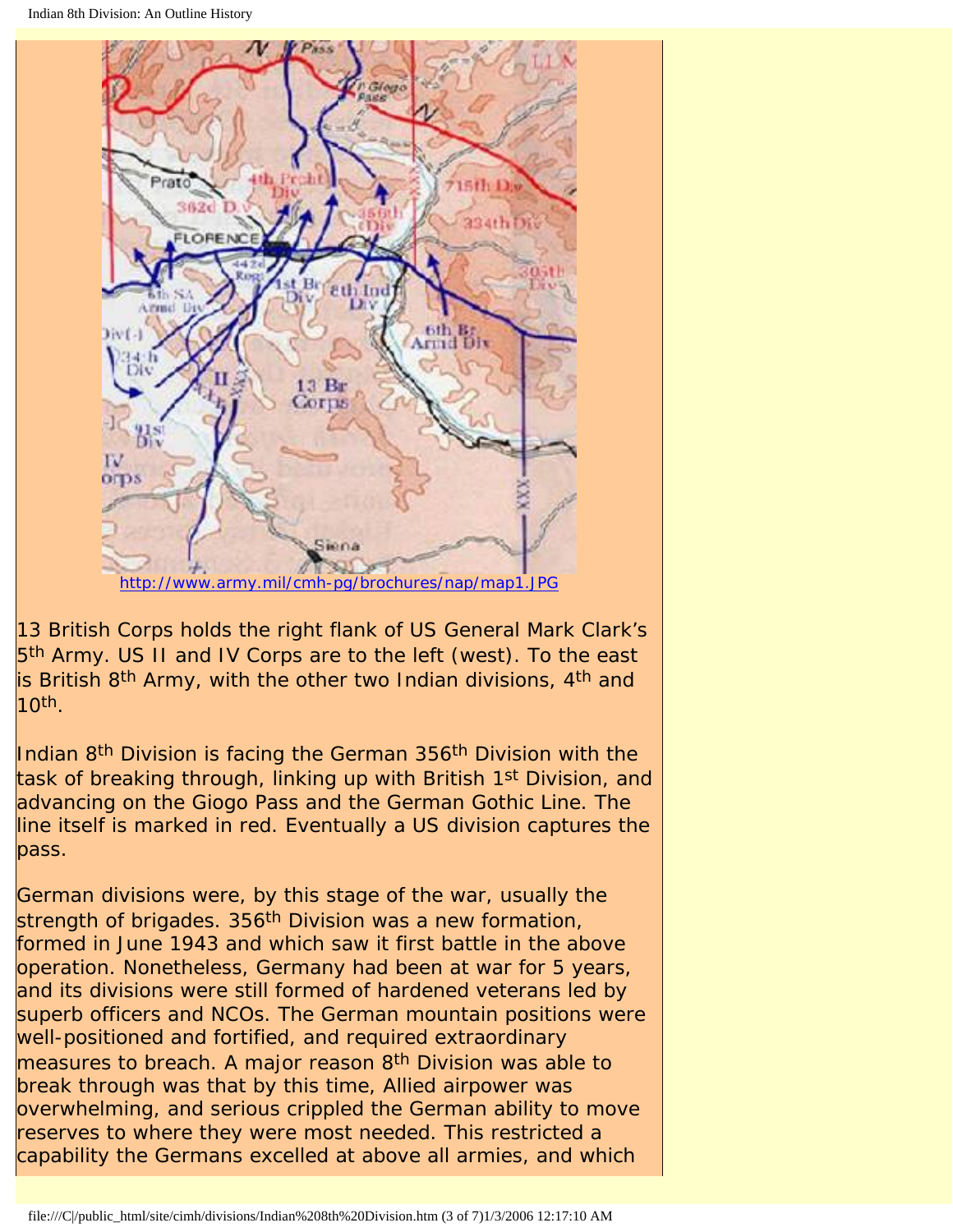was they were so hard to defeat even though the Allies had every advantage of manpower, equipment, supplies, vehicles, armor, and airpower.



AN EXAMPLE OF A BEAUTIFULLY CONSTRUCTED GERMAN CAMOFLAGED BUNKER <http://www.army.mil/cmh-pg/brochures/nap/72-34.htm>

### **1945-46**

**Disbanded** 

#### **1962**

Reraised as 8<sup>th</sup> Mountain Division, to replace 23<sup>rd</sup> Infantry Division on CI duty for the Northeast.

#### **1971**

In action in Eastern Sector (east of River Megha) during Bangladesh Campaign under HQ IV Corps. GOC Major-General Krishna Rao, latter Chief of Army Staff.

- o 59<sup>th</sup> Mountain Brigade (3 battalions)
- ❍ 81st Mountain brigade (3 battalions)
- o 1<sup>st</sup> East Bengal Brigade (two battalions)
- ❍ 5 BSF battalions

#### **1972-1990**

Northeast Counterinsurgency.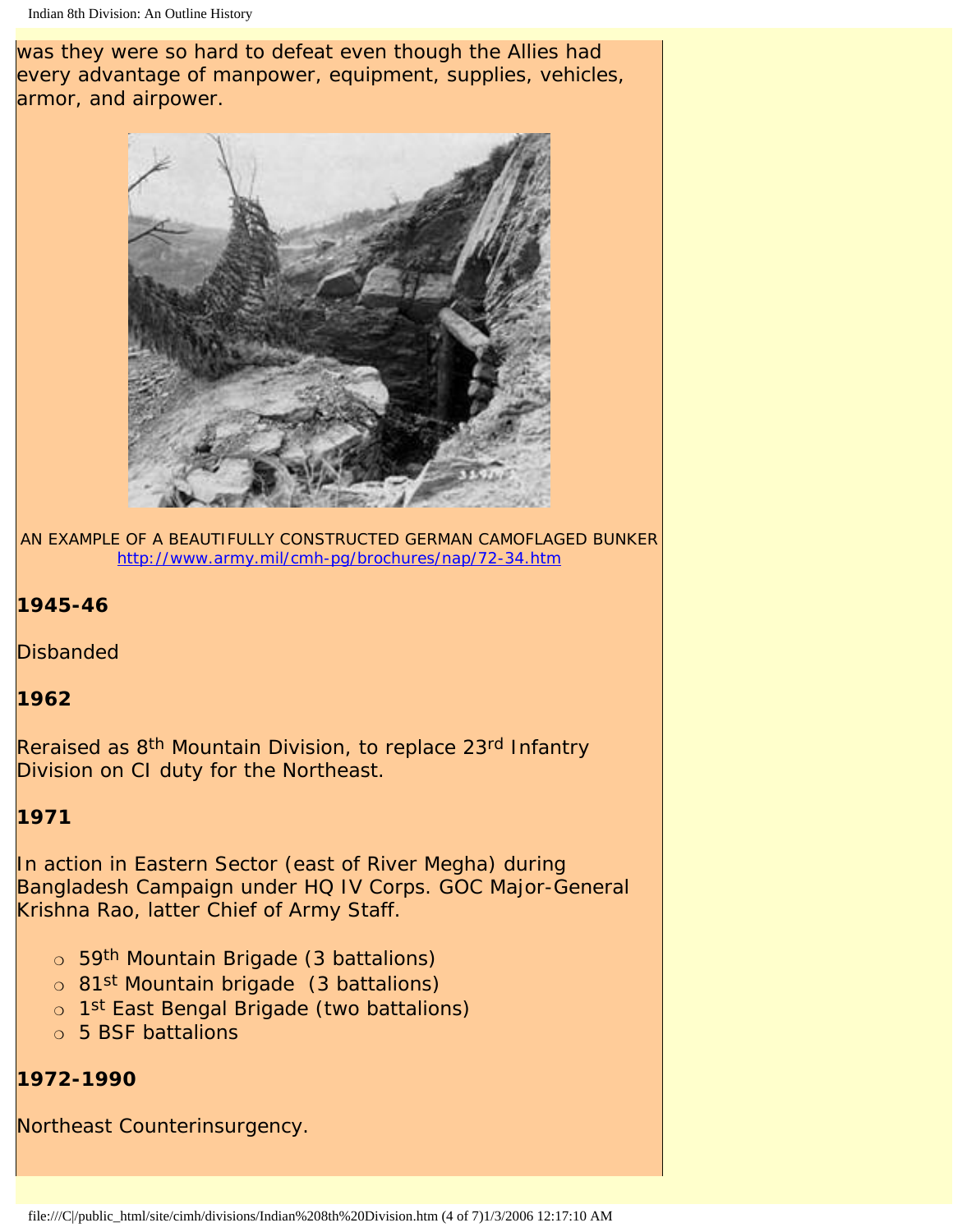This division has the greatest number of counterinsurgency battalion/years of any army in the world.

In 1972, it controlled 36 battalions  $-$  a reinforced corps worth of infantry – for CI operations in the Northeast.

### **1986**

- o 56<sup>th</sup> Mountain Brigade (6 battalions)
- o 59<sup>th</sup> Mountain Brigade
- o 81<sup>st</sup> Mountain Brigade

# **1991-99**

Kashmir Counterinsurgency, HQ Sharifabad.

## **1999**

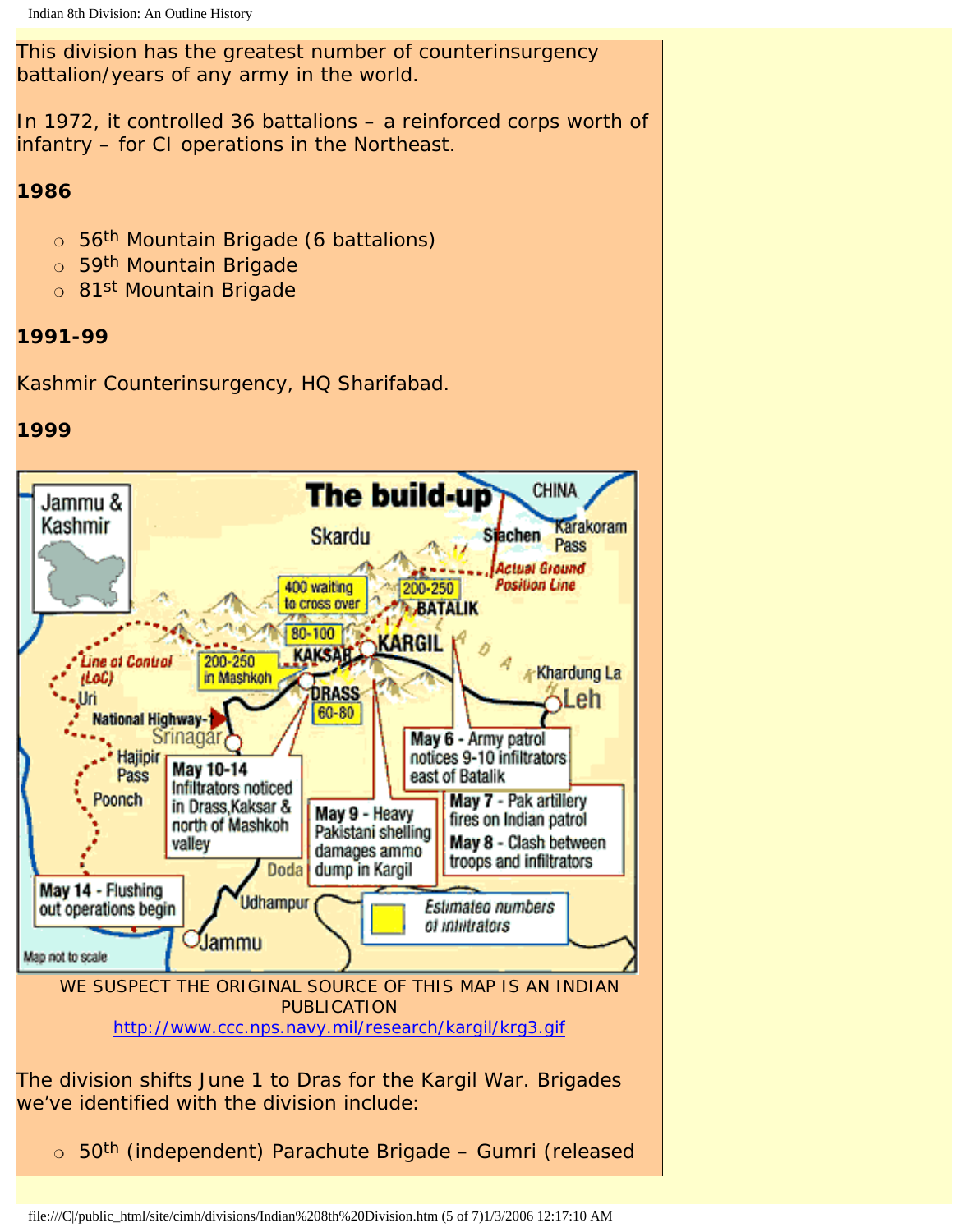from AHQ reserve, arrives June 12)

- o 56<sup>th</sup> Mountain Brigade Matayan (Dras Mushkoh sector), arrives May 16; brigade is normally part of the division)
- o 70<sup>th</sup> Infantry Brigade Dras (ex-3<sup>rd</sup> Infantry Division, arrives May 3 from Ganderbal, where it was on temporary assignment for the CI campaign)
- o 79<sup>th</sup> Mountain Brigade Mushkoh Sector (ex 28<sup>th</sup> Division, May 24 arrives, frees 56th Brigade for offensive operations)
- o 121st Independent Infantry Brigade (ex-3rd Infantry Division). Commanded by Brigadier Surinder Singh.
- o 192nd Mountain Brigade ex 2nd Division, on CI operations in Valley; arrives June 26th.



Well over 30 infantry battalions were assigned to the division at one point or another during the Kargil War. The division also had the heaviest concentration of artillery ever given to an Indian Army formation, with over 10 regiments. Total division strength exceeded 30,000.